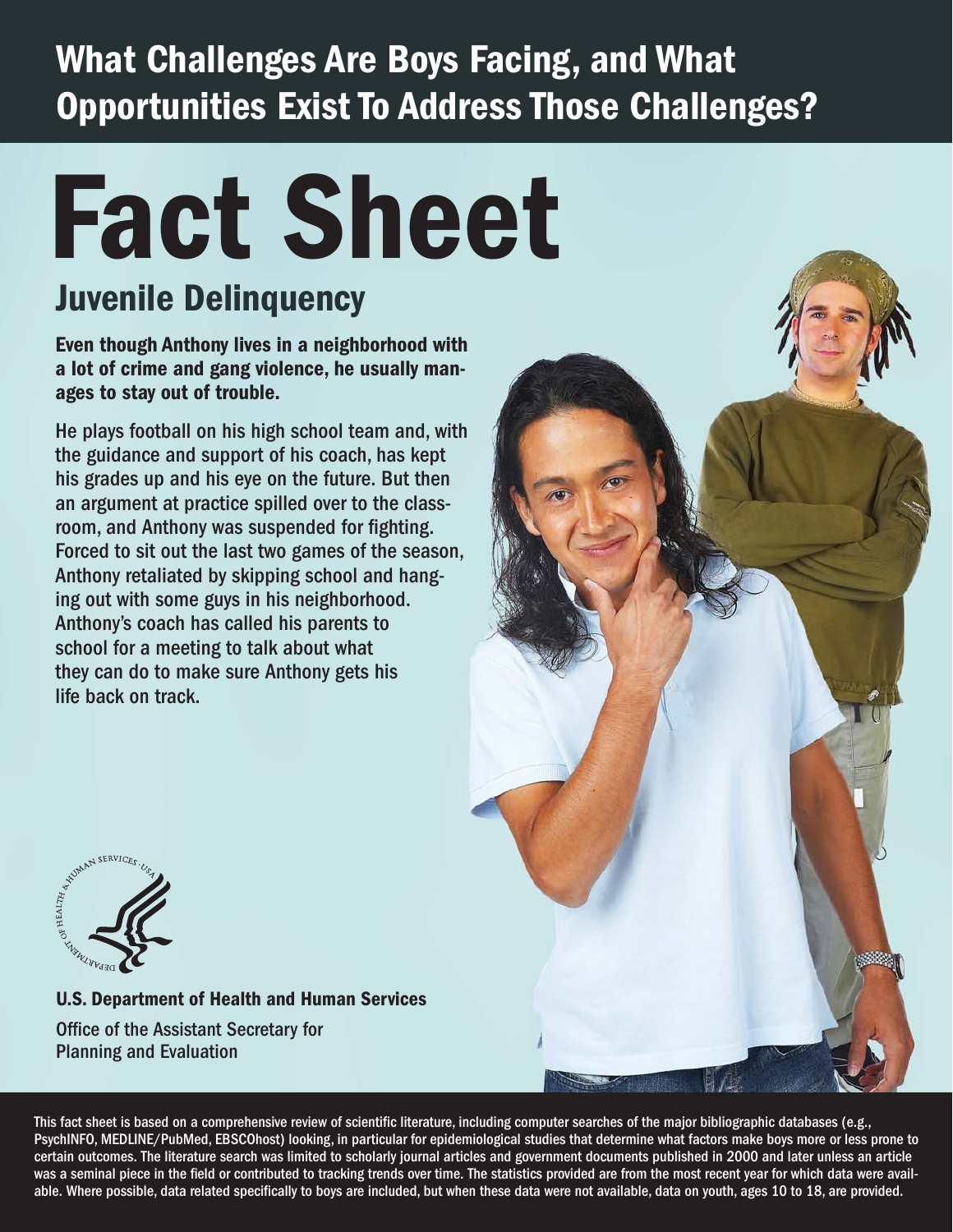### Some Facts About Boys and Juvenile Delinquency

#### Involvement with the Juvenile Justice System

- In 2006, arrests of boys represented more than 70% of all iuvenile arrests.<sup>1</sup>
- Between 1995 and 2004, the juvenile delinquency caseload for boys decreased by 13% and the juvenile delinquency caseload for girls increased by 14%.<sup>2</sup>
- In 2002, African American boys made up only 16% of the juvenile population, but almost 30% of the juvenile delinquency caseload.3
- In 2004, almost three-quarters of young people prosecuted in juvenile courts were boys.<sup>4</sup>
- In 2003, boys represented 85% of juvenile offenders in custody in residential placement.<sup>5</sup>
- In 2003, boys tended to stay in custody in residential facilities longer than girls did, with a median of 71 days compared to 48 days.<sup>6</sup>
- From 1994 to 2004, there was a 21% increase in the number of youth who were held in adult jails.<sup>7</sup>
- Recidivism, or reoffense rates of young people range from 12% to 55%, given that States might measure rearrest, rereferral to court, reconviction, or reconfinement.<sup>8</sup>

#### Violent Crimes

Violent crimes include murder, forcible rape, robbery, and aggravated assault.

• In 2006, nearly 20% of people arrested for violent crimes

were under the age of 18 and boys represented 83% of iuvenile arrests for these violent crimes. $9,10$ 

- The violent crime arrest rate increased by more than 60% from 1987 to 1994, but the 2006 rate for boys fell below the 1980 arrest rate.<sup>11</sup>
- In 2006, about one-quarter of boys reported they carried a handgun by the age of 17, while 11% reported they belonged to a gang. $12$
- Violent crimes committed by juveniles in 2006 occurred most often between 3 p.m. and 4 p.m.-around the time the school day ended.<sup>13</sup>

#### Property Crimes

Property crimes include burglary, larceny, theft, and arson.

- More than 25% of persons arrested for property crimes were under age 18 and boys made up 68% of juvenile arrests for property crimes, according to 2006 figures.<sup>14</sup>
- The juvenile arrest rate for property crimes in 2006 was less than half of what it was in 1980.15

#### Status Offenses

Status offenses are behaviors that are considered violations of the law only if committed by juveniles, such as truancy, running away from home, and underage drinking.

• Girls are more often arrested for status offenses than for criminal offenses. Boys are arrested for criminal offenses more than girls are.<sup>16</sup>



#### Violent Crime and Property Crime Indices/Arrests per 100,000 juveniles ages 10-17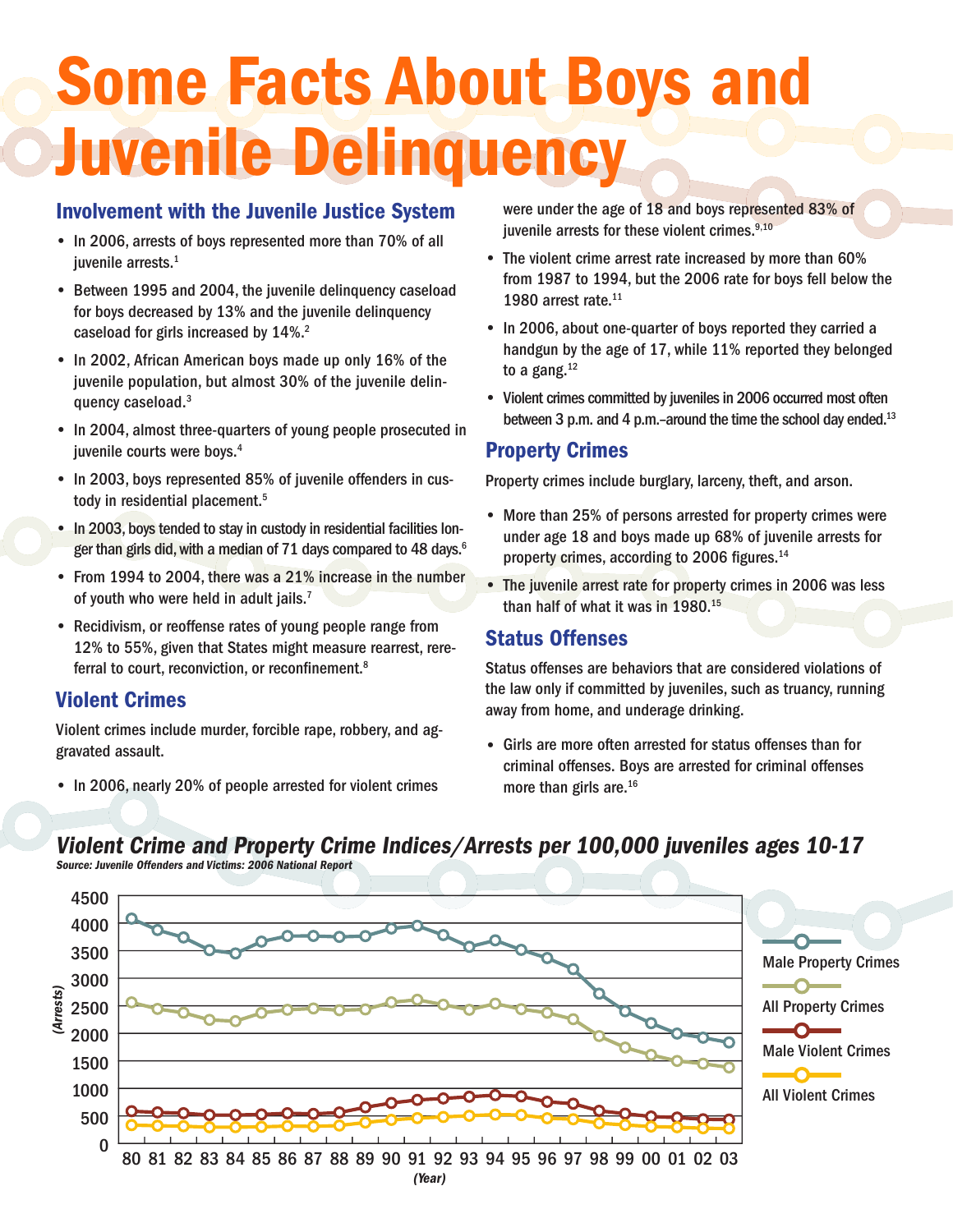## What Factors Increase or Decrease Boys' Risk of Juvenile Delinquency?

As juvenile arrest rates have declined over the past several decades, researchers have learned valuable lessons about boys' and girls' risk factors—those traits and life experiences that can jeopardize a person's healthy development—and protective factors—the characteristics and life experiences that can increase a boy's likelihood of positive outcomes.

#### Individual risk factors for juvenile delinquency include:

- $\bullet$  Early aggressive behavior<sup>17</sup>
- Restlessness and concentration problems<sup>18</sup>
- Substance abuse 19
- Association with antisocial peers $20$
- Participation in unstructured leisure activities $21$

#### Ways families, schools, and communities can aggravate the risk of juvenile delinquency:

- $\bullet$  Childhood maltreatment<sup>22</sup>
- Ineffective or dysfunctional parenting<sup>23</sup>
- Parental criminality $24$
- Truancy and dropping out of school<sup>25</sup>
- Exposure to community violence<sup>26</sup>
- Poverty<sup>27</sup>

#### Factors that help protect young people from the risk of juvenile delinquency include:

- Strong feelings of accountability or perceived risk of punishment for misbehavior<sup>28, 29</sup>
- Attachments to family or family support $30,31$
- Parental monitoring<sup>32</sup>
- $\bullet$  Positive social activities<sup>33</sup>
- High academic achievement or school connectedness<sup>34, 35</sup>
- Low neighborhood crime rate.<sup>36</sup>